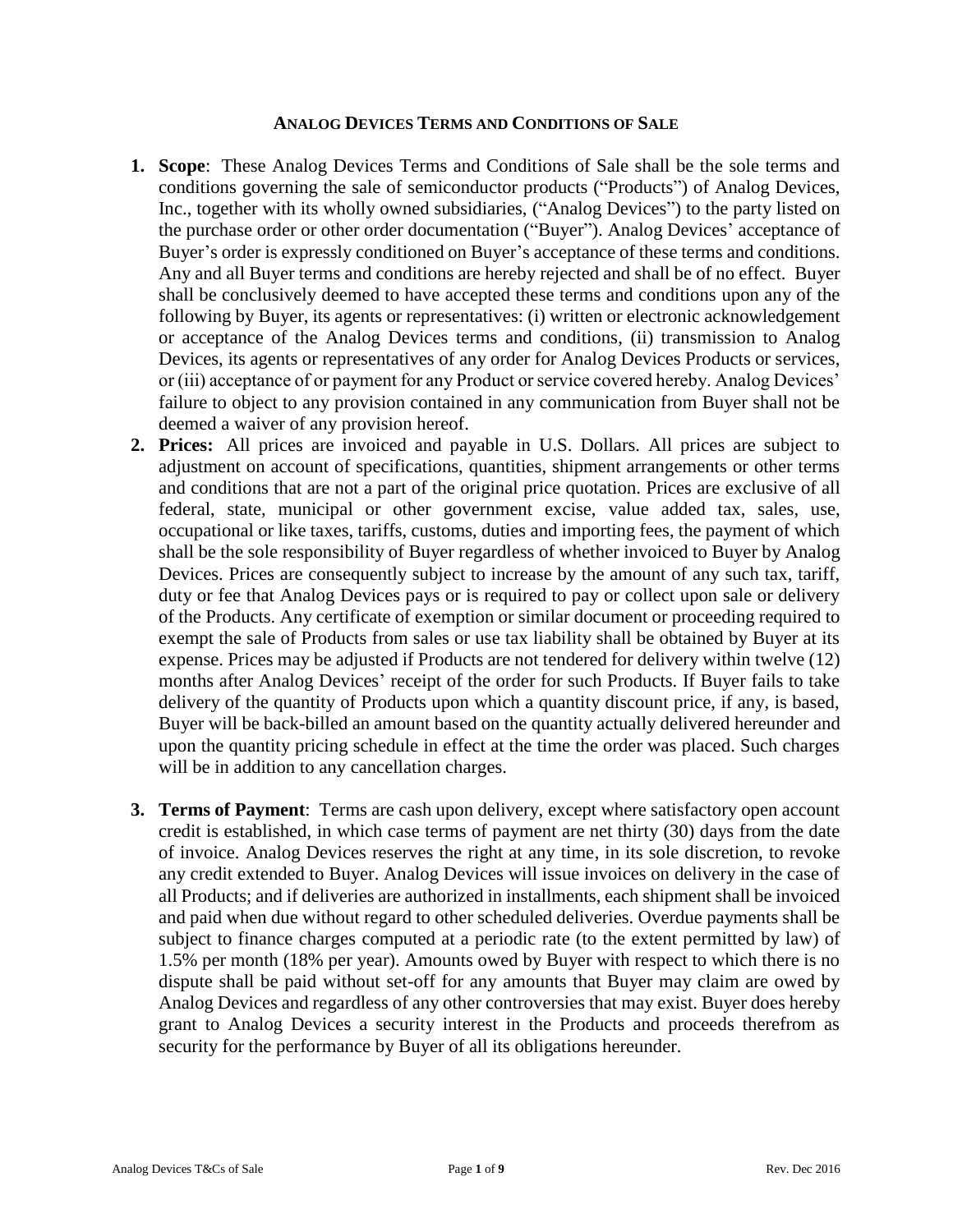- **4. Shipment**: Unless specific instructions to the contrary are supplied by Buyer, Analog Devices will select the carrier and ship the Products to Buyer's address indicated on Buyer's purchase order. All Products will be scheduled for shipment in accordance with Analog Devices' minimum order policy and applicable shipment sequence. Analog Devices reserves the right to make shipments in installments. Analog Devices reserves the right to make shipments when Product is available and shall invoice shipments as made. Analog Devices reserves the right to allocate production and deliveries among its various customers under any circumstances. Analog Devices will confirm in writing, and amend as appropriate, the shipment schedule. Analog Devices will not assume any liability in connection with the shipment or constitute any carrier as its agent. Buyer shall be responsible for making all claims with carriers, insurers, warehousers and others for non-delivery, loss, damage or delay. All claims for damages to the Products or shortages must be made within thirty (30) days of shipment. Under no circumstances shall Analog Devices be liable to Buyer for any delay either in shipment or in delivery. In the absence of timely and specific shipping instructions from Buyer, or the failure of Buyer's selected carrier to accept Products on the acknowledged shipment date, Analog Devices may select another carrier and service level similar to that of Buyer's selected carrier (if any), so as to complete the order as originally acknowledged by Analog Devices.
- **5. Title and Risk of Loss**: Except as otherwise stated herein, all Products will be shipped Ex Works point of origin (Incoterms 2010) point or as otherwise designated by Analog Devices in a notice to Buyer. Products held or stored by Analog Devices, at Buyer's request or due to Buyer's failure to accept delivery, after the scheduled shipment date in the applicable order, shall be at the sole risk of Buyer, and Buyer shall pay to Analog Devices all Analog Devices' expenses associated with holding or storing such Products.
- **6. Cancellation, Rescheduling, Returns and Modifications**: Any request for order cancellation, rescheduling, return, or modification must be made in writing and such action must be approved in writing by an authorized agent of Analog Devices. Analog Devices, at its option, may accept or reject any such request by Buyer, and Analog Devices reserves the right to impose charges on Buyer in connection therewith. Buyer shall not return any Products for any reason without issuance of a Material Return Authorization (MRA) number by Analog Devices for such Products.
- **7. Source Inspection**: Source inspection by Buyer or Buyer's customer must be mutually agreed in writing, at the time of ordering, and is subject to reasonable charges and safety and security conditions. Buyer shall have no right of access to any Analog Devices facility except as specifically authorized in advance by Analog Devices. Buyer shall indemnify and hold harmless Analog Devices and its affiliates from any and all suits, damages, and expenses of Buyer, its agent or its customer resulting from personal injury including death or loss or damage of property occurring during, or in connection with, any visit to any facility of Analog Devices or its affiliates.
- **8. Product Warranty**: Except as otherwise provided herein, Analog Devices warrants to Buyer that for one (1) year from the date title to the Product passes, each Product sold hereunder will be free of defects in materials or workmanship and will conform to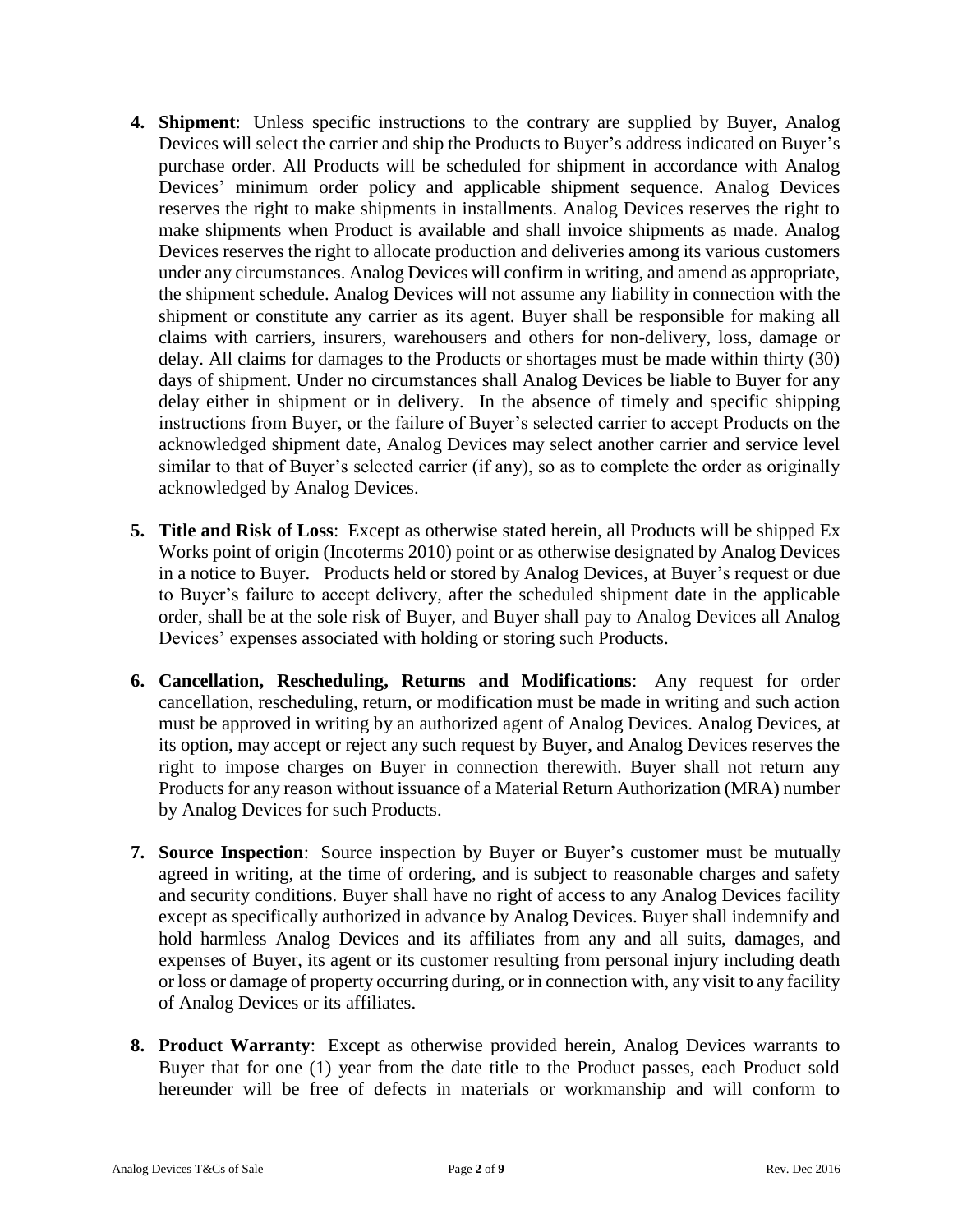specifications set forth in Analog Devices' published data sheets or, where applicable, user manuals for Analog Devices' system products in effect at the time title passes.

- **9. Product Warranty Limitation**. For unpackaged semiconductor dice or wafers ("Unpackaged Product"), Analog Devices's Product Warranty shall be limited to the good dice (as noted in the accompanying Wafer map) or the individually sold die. Buyer assumes full responsibility to ensure compliance with the appropriate handling, assembly and processing of Products (including, as applicable, proper die preparation, die attach, backgrinding, singulation, wire bonding and related assembly and test activities), and compliance with all guidelines set forth in the applicable Analog Devices specifications. Analog Devices assumes no responsibility for environmental effects on Products or for any activity of Buyer or a third party that damages the Products due to improper use, abuse, negligence, improper installation, accident, loss, damage in transit, or unauthorized repair or alteration by a person or entity other than Analog Devices. Analog Devices assumes no responsibility for improper backgrinding or improper singulation of Unpackaged Products. Except as expressly provided herein, Buyer shall assume responsibility for all warranty issues with respect to its customers and end users.
- **10. Warranty Remedy**: Analog Devices' sole liability and responsibility for Products under this warranty is for Analog Devices to repair or replace any Product that is returned to it by Buyer or credit Buyer's account for such returned Product, provided that Analog Devices shall have the right to reject any such remedy where Analog Devices determines that the Warranty does not apply Product returned to Analog Devices for warranty service will be shipped to Analog Devices at Buyer's expense and will be returned to Buyer at Analog Devices' expense. Analog Devices' obligation to honor its warranty for a Product is contingent upon receipt of payment in full for such Product.
- **11.** W**arranty Disclaimer**: EXCEPT AS PROVIDED HEREIN, ANALOG DEVICES DISCLAIMS ALL WARRANTIES, EXPRESS OR IMPLIED, INCLUDING ANY WARRANTY OF MERCHANTABILITY, FITNESS FOR A PARTICULAR PURPOSE, TITLE OR NONINFRINGEMENT. LABELING ON PRODUCTS AND PACKAGING IS INTENDED SOLELY FOR COMPLIANCE WITH APPLICABLE LAW AND ANALOG DEVICES DISCLAIMS ALL WARRANTIES, EXPRESS OR IMPLIED, THAT ARISE FROM SUCH LABELING OTHER THAN AS REQUIRED BY APPLICABLE LAW. IN NO EVENT SHALL ANALOG DEVICES BE RESPONSIBLE UNDER ITS WARRANTY FOR ANY DEFECT THAT IS CAUSED BY NEGLIGENCE OF BUYER OR A THIRD PARTY, STATIC DISCHARGE, MISUSE OF A PRODUCT OR MISTREATMENT OF A PRODUCT. ANALOG DEVICES SHALL HAVE NO RESPONSIBILITY FOR ANY PRODUCT THAT HAS BEEN ALTERED OR MODIFIED IN ANY WAY. ANALOG DEVICES SHALL HAVE NO RESPONSIBILITY TO THE EXTENT ANY DEFECT OR FAILURE IS CAUSED BY NONCOMPATIBILITY OF THE PRODUCTS WITH OTHER COMPONENTS USED BY BUYER. ANALOG DEVICES SHALL HAVE NO RESPONSIBILITY FOR NONSTANDARD PRODUCTS OR PRODUCTS PURCHASED THROUGH UNAUTHORIZED CHANNELS. THE WARRANTY OF REPLACEMENT PRODUCTS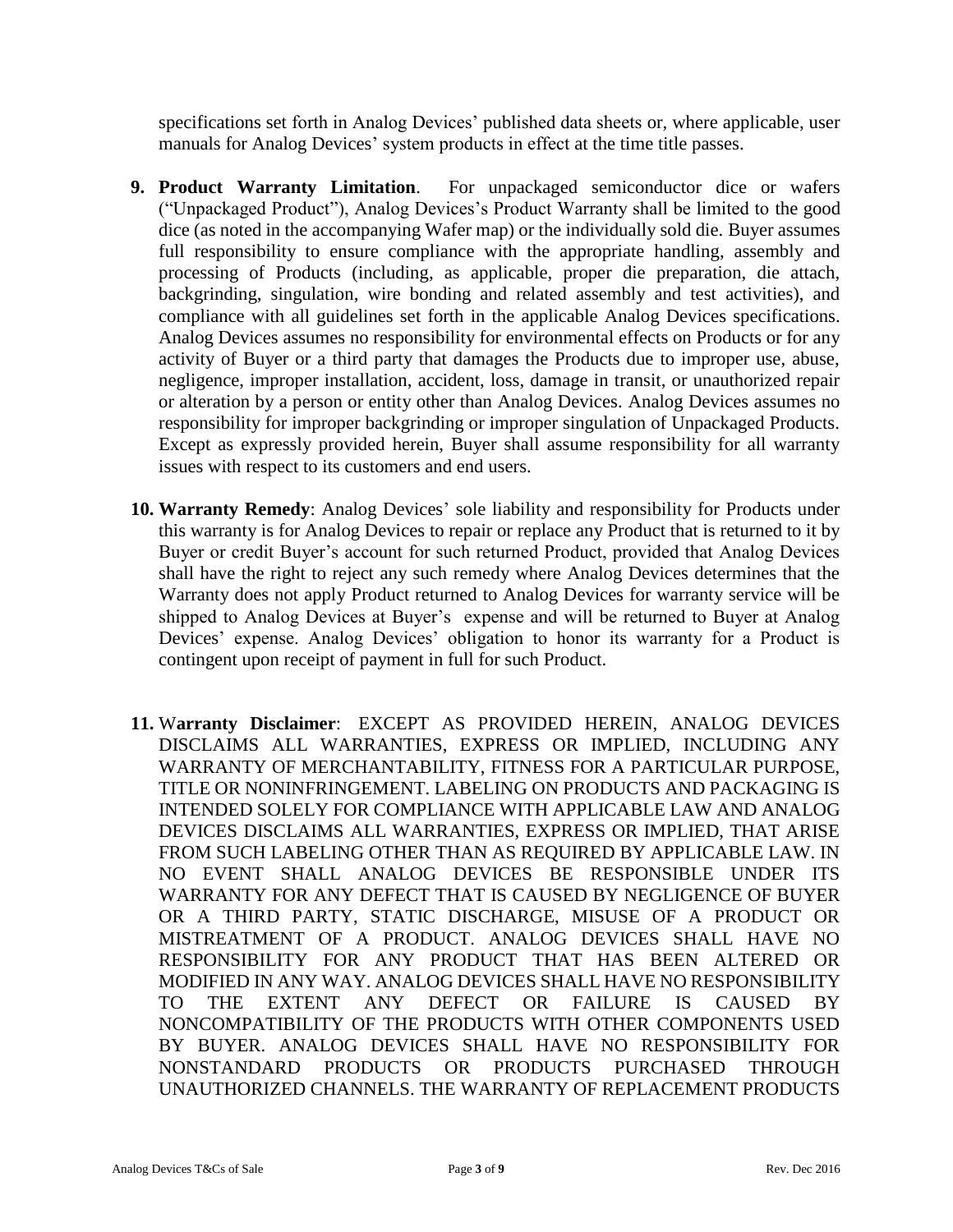SHALL TERMINATE WITH THE WARRANTY OF THE ORIGINAL PRODUCT. UNLESS SEPARATE TERMS ARE PROVIDED, ALL SOFTWARE IS EXPRESSLY PROVIDED "AS IS".

- **12. Limitations of Liability**: ANALOG DEVICES' EXPRESS WARRANTY TO BUYER AND THE INTELLECTUAL PROPERTY INDEMNITY DESCRIBED HEREIN, WHICH ARE SOLELY FOR THE BENEFIT OF BUYER AND NO OTHER PARTY, CONSTITUTE ANALOG DEVICES' SOLE LIABILITY AND THE BUYER'S SOLE REMEDY WITH RESPECT TO THE PRODUCTS, AND ARE IN LIEU OF ALL OTHER WARRANTIES, INDEMNITIES, LIABILITIES AND REMEDIES. UNLESS OTHERWISE EXPRESSLY PROVIDED IN A WRITING SIGNED BY BOTH PARTIES, ANALOG DEVICES DOES NOT INDEMNIFY, NOR DOES IT HOLD BUYER HARMLESS, AGAINST ANY LIABILITIES, LOSSES, DAMAGES AND EXPENSES (INCLUDING ATTORNEY'S FEES) RELATING TO ANY CLAIMS WHATSOEVER, INCLUDING WITHOUT LIMITATION, CLAIMS FOR PERSONAL INJURIES, DEATH OR PROPERTY DAMAGE RELATING TO THE PRODUCTS SOLD HEREUNDER. IN NO EVENT SHALL ANALOG DEVICES BE LIABLE FOR SPECIAL, INCIDENTAL, CONSEQUENTIAL, EXEMPLARY, PUNITIVE OR OTHER INDIRECT DAMAGES, OR FOR LOSS OF PROFITS, LOSS OF DATA, OR LOSS OF USE DAMAGES, DUE TO ANY CAUSE WHATSOEVER, WHETHER BASED UPON WARRANTY, CONTRACT, TORT, STRICT LIABILITY OR OTHERWISE, EVEN IF ANALOG DEVICES HAS BEEN ADVISED OF THE POSSIBILITY OF SUCH DAMAGES OR LOSSES. NO SUIT OR ACTION SHALL BE BROUGHT AGAINST ANALOG DEVICES MORE THAN ONE YEAR AFTER THE RELATED CAUSE OF ACTION HAS ACCRUED. FURTHER, THE TOTAL LIABILITY OF ANALOG DEVICES TO BUYER AND/OR ANY OTHER PARTY FROM ANY AND ALL LAWSUITS, CLAIMS, OR ACTIONS, IN THE AGGREGATE, SHALL NOT EXCEED THE AGGREGATE AMOUNT ACTUALLY PAID BY BUYER TO ANALOG DEVICES FOR THE SPECIFIC PRODUCTS (AS IDENTIFIED BY PART NUMBER) SOLD UNDER THE ORDER SHIPMENT(S) AT ISSUE WITHIN THE PRIOR TWELVE (12) MONTHS THAT GAVE RISE TO THE LAWSUIT, CLAIM, OR ACTION. THE EXISTENCE OF MULTIPLE CLAIMS RELATED TO THE SAME PRODUCT AT ISSUE SHALL NOT ENLARGE OR EXTEND THIS LIMIT.
- **13. Use in Life Support and Other Critical Applications**: Products sold by Analog Devices are not designed, intended or approved for use in life support, implantable medical devices, transportation, nuclear, safety or other equipment where malfunction of the Product can reasonably be expected to result in personal injury, death, severe property damage or severe environmental harm. Buyer represents and warrants that it will use appropriate safeguards to minimize potentially dangerous consequences associated with Product failure. Notwithstanding the foregoing, if Buyer uses or sells Products for in such critical applications, it does so at Buyer's own risk and Buyer agrees to defend, indemnify and hold harmless Analog Devices from any and all damages, claims, suits or expenses resulting from such use.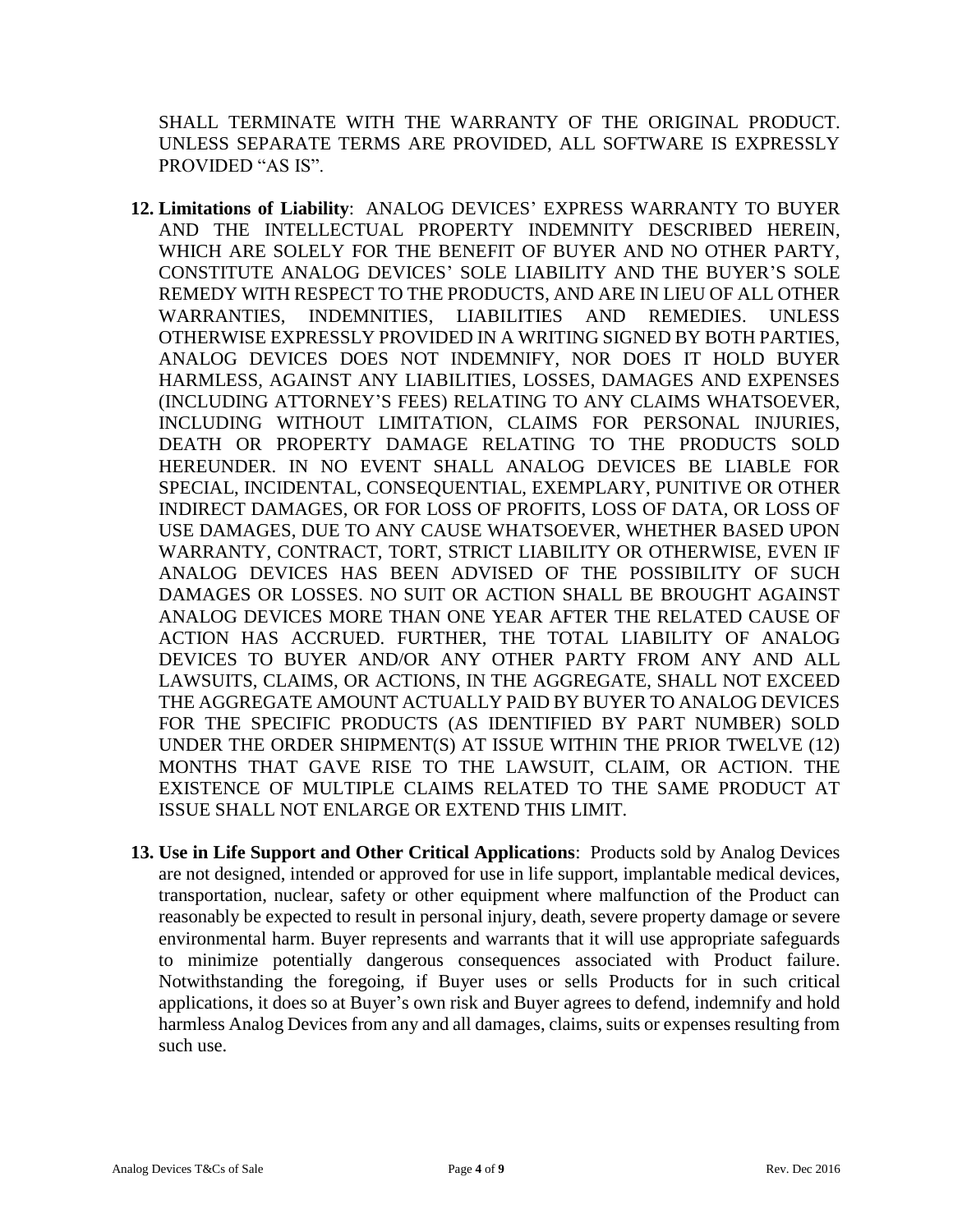- **14. Intellectual Property Rights Indemnity**: Analog Devices agrees to defend Buyer against any claim that a Product, as delivered, infringes a valid and enforceable United States patent, United States copyright, United States trademark or other United States intellectual property right ("IP Claim"), and indemnify Buyer against any damages arising from such IP Claim that are awarded to a third party by a court of competent jurisdiction or in a settlement approved by Analog Devices, provided that Buyer promptly advises Analog Devices of any such IP Claim or related action and Buyer provides Analog Devices with sole control of the defense and settlement of any such action. Buyer shall provide Analog Devices with all information and assistance reasonably requested by Analog Devices to defend any such IP Claim. Analog Devices shall not be responsible for any settlement or compromise made without its prior written consent. If at any time use of a Product is the subject of a IP Claim or, in the opinion of Analog Devices, is likely to become the subject of an IP Claim, Analog Devices shall have the right, but not the obligation, at its sole option and expense, to either procure for Buyer the right to continue using the Product, replace or modify the Product so that it becomes non-infringing or accept the return and grant Buyer a credit for the Product as depreciated. If Analog Devices elects to accept the return of Products, then Buyer shall return to Analog Devices any and all such Products remaining in Buyer's possession, custody or control. Analog Devices shall not have any liability to Buyer for any infringement or other violation of a third party right that is based in any way upon (i) the use of the Product in combination with other components, equipment or software not furnished by Analog Devices or any third party software furnished by Analog Devices; (ii) the use of the Product in practicing any process or method; (iii) any Product that has been modified or altered; (iv) the manner in which the Product is used even if Analog Devices has been advised of such use; (v) Analog Devices' compliance with Buyer's designs, specifications or instructions; (vi) the use of the Product after Buyer has received notice of such infringement or other violation, and Analog Devices has offered a replacement, modification or refund therefor, or (vii) compliance with an industry standard or communication protocol. THE ABOVE INDEMNITY STATES BUYER'S SOLE AND EXCLUSIVE REMEDY FOR INFRINGEMENT AND IS IN LIEU OF ALL EXPRESS, IMPLIED AND STATUTORY WARRANTIES WITH RESPECT TO INFRINGEMENT.
- **15. Assignment**: These terms and conditions are not assignable by Buyer without Analog Devices' prior written consent and any unauthorized attempt to assign any rights, duties or obligations arising hereunder shall be void. Analog Devices may, as it deems necessary, subcontract any part of the work or services to be provided pursuant to these terms and conditions. These terms and conditions shall be binding upon each party and their successors and permitted assigns.
- **16. Arbitration**: If a dispute, controversy or claim arises out of or relates to these terms and conditions, or the breach, termination or validity thereof, and if either party decides that the dispute cannot be settled through direct discussions, the parties agree to settle the dispute through arbitration. The arbitration shall be conducted by one (1) arbitrator in accordance with the Commercial Arbitration Rules of the American Arbitration Association ("AAA") in effect at the time of the arbitration, except as they may be modified herein or by mutual agreement of the parties. The seat of the arbitration shall be Boston, Massachusetts and the arbitration shall be conducted in the English language. If Buyer is located in Europe, then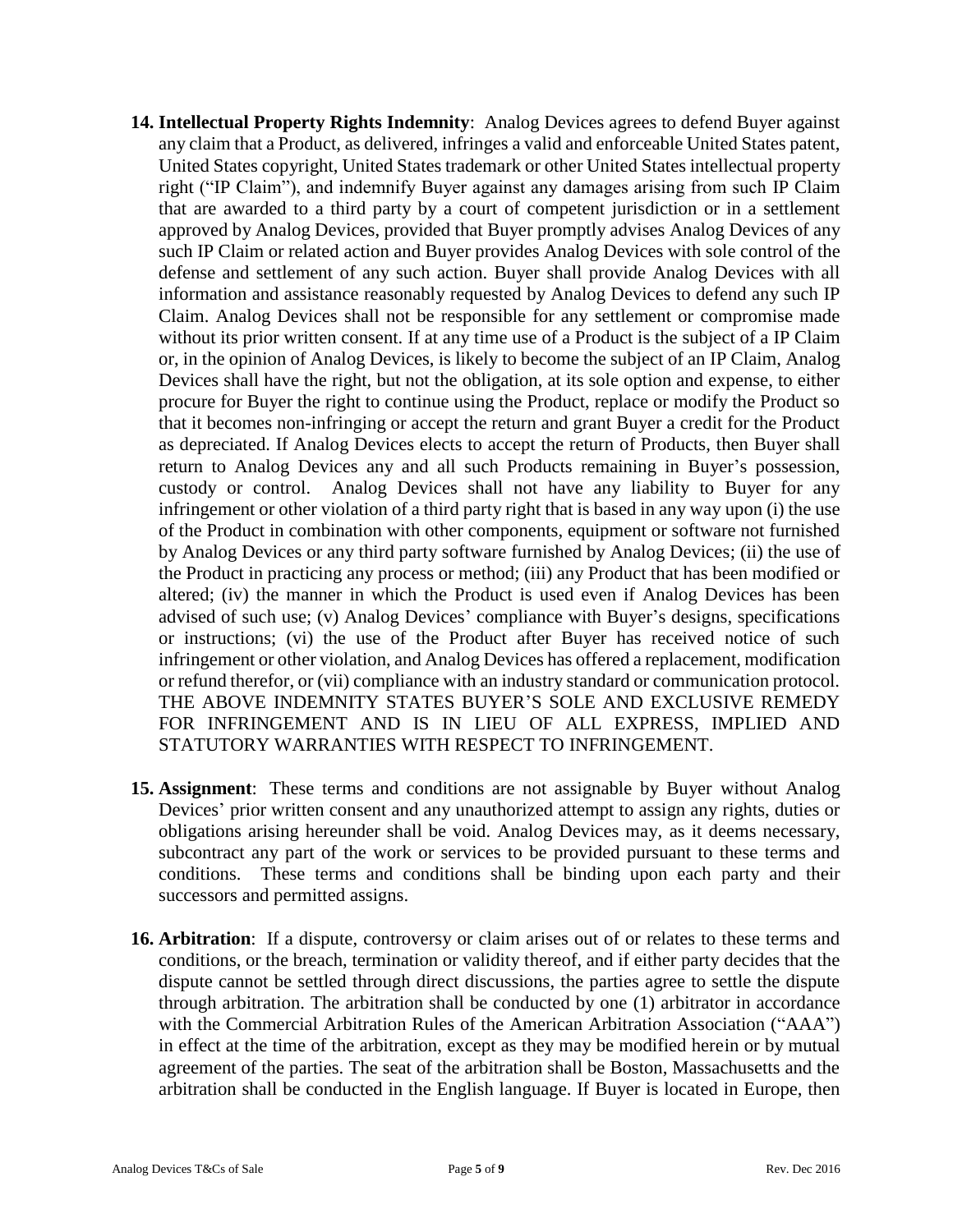(A) the arbitration shall be conducted by one (1) arbitrator in accordance with the Rules of Arbitration of the International Chamber of Commerce ("ICC") in effect at the time of the arbitration, except as they may be modified herein or by mutual agreement of the parties, and (B) the seat of the arbitration shall be London, England and the arbitration shall be conducted in the English language. If Buyer is located in Asia, then (A) the arbitration shall be conducted by one (1) arbitrator in accordance with the Rules of Arbitration of the ICC in effect at the time of the arbitration, except as they may be modified herein or by mutual agreement of the parties, and (B) the seat of the arbitration shall be Singapore City, Singapore and the arbitration shall be conducted in the English language. The arbitrator shall not have the authority, power, or right to alter, change, amend, modify, add, or subtract from any provision of these terms and conditions. In each case, the arbitral award shall be in writing and shall be final and binding on the parties. Judgment upon the award may be entered by any court having jurisdiction thereof or having jurisdiction over the parties or their assets. Subject to any arbitral award, costs of arbitration shall be borne equally by the parties. The arbitration requirement does not limit the right of either party to obtain provisional or ancillary remedies, such as injunctive relief, before, during or after any arbitration proceeding.

- **17. Governing Law**: Except as provided below, any and all matters in dispute between the parties, whether arising from or relating to these terms and conditions or arising from alleged extra-contractual facts including, without limitation, fraud, misrepresentation, negligence or any other alleged tort or violation of contract, shall be governed by, construed, and enforced in accordance with the laws of the Commonwealth of Massachusetts, without resort to the Commonwealth's conflict of laws provisions and regardless of the legal theory upon which such matter is asserted, and any applicable United States federal law. The sole jurisdiction and venue for all actions related to the subject matter hereof shall be the state and federal courts located in Suffolk County, Massachusetts. If Buyer is located in Europe, then any and all matters in dispute between the parties, whether arising from or relating to these terms and conditions or arising from alleged extra-contractual facts including, without limitation, fraud, misrepresentation, negligence or any other alleged tort or violation of contract, shall be governed by, construed, and enforced in accordance with the laws of England, without resort to England's conflict of laws provisions and regardless of the legal theory upon which such matter is asserted and the sole jurisdiction and venue for all actions related to the subject matter hereof shall be London, England. If Buyer is located in Asia, then any and all matters in dispute between the parties, whether arising from or relating to these terms and conditions or arising from alleged extra-contractual facts including, without limitation, fraud, misrepresentation, negligence or any other alleged tort or violation of contract, shall be governed by, construed, and enforced in accordance with the laws of Singapore, without resort to Singapore's conflict of laws provisions and regardless of the legal theory upon which such matter is asserted, and the sole jurisdiction and venue for all actions related to the subject matter hereof shall be Singapore City, Singapore. The parties agree that the United Nations Convention on Contracts for the International Sale of Goods is hereby excluded in its entirety from these terms and conditions.
- **18. Force Majeure**: Analog Devices shall not be liable for any loss or damage resulting from any delay in delivery or failure to give notice of delay when such delay is due to any cause or event beyond Analog Devices' control, including, without limitation, acts of nature,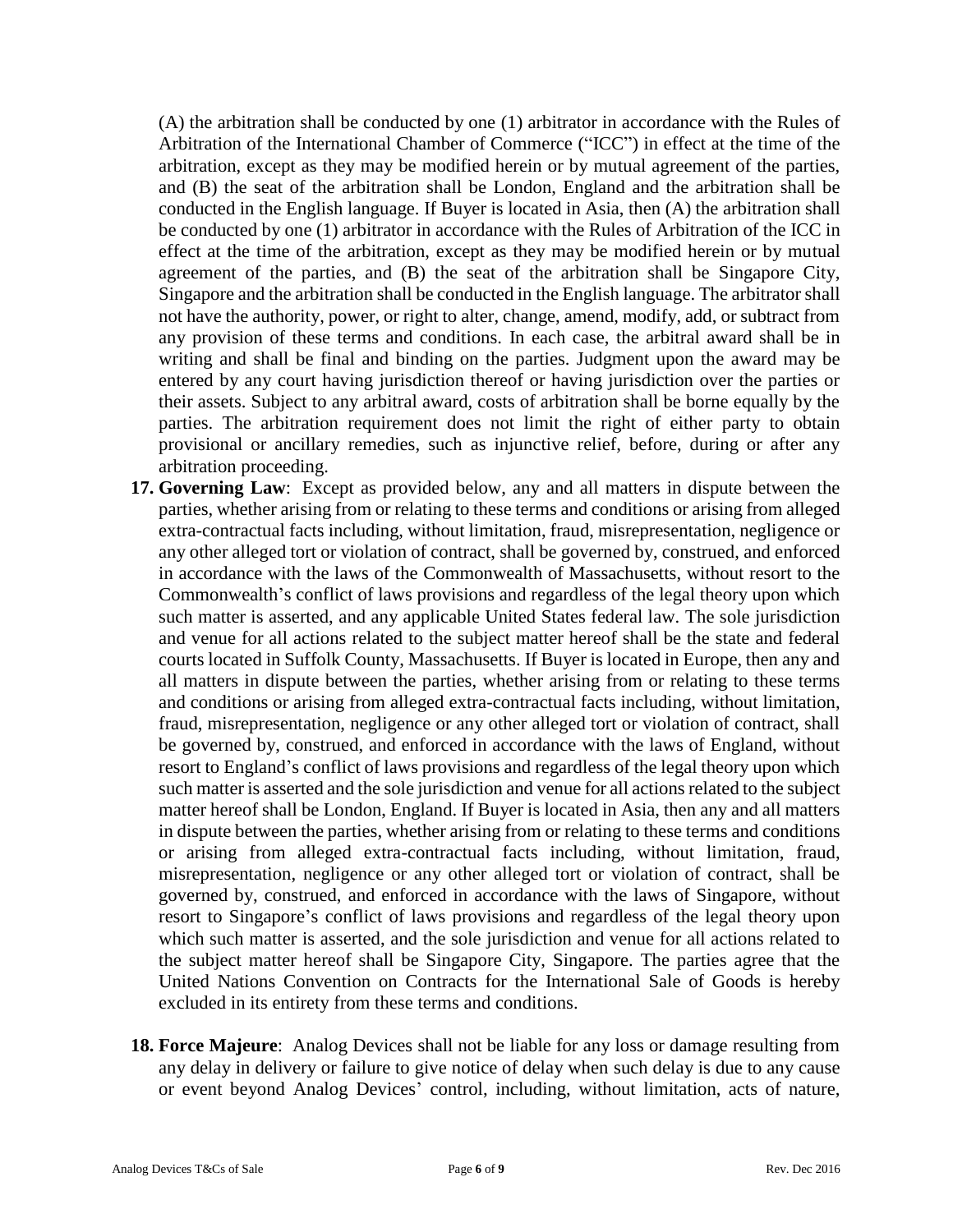pandemics, epidemics, unavailability of supplies or sources of energy, riots, wars, terrorist acts, sabotage, fires, strikes, labor difficulties, delays in transportation, delays in delivery or defaults by Analog Devices' vendors, or acts or omissions of Buyer. In the event of delay due to any such cause, time for delivery shall be extended for a period of time equal to the duration of such delay and Buyer shall not be entitled to refuse delivery or otherwise be relieved of any obligations as a result of the delay. If, as a result of any such cause, any scheduled delivery is delayed for a period in excess of one-hundred-twenty (120) days, Analog Devices or Buyer shall have the right by written notice to the other to cancel the order for the Products subject to the delayed delivery without further liability of any kind.

## **19. General**

- o Export: Buyer acknowledges and agrees that the Products being sold hereunder are subject to the export control laws and regulations of the United States and/or other national governments. Buyer will comply with these laws and regulations. These laws and regulations include, but are not limited to, the U.S. Export Administration Regulations (US EAR), the U.S. State Department's International Traffic in Arms Regulations (ITAR), sanction regimes of the U.S. Department of Treasury's Office of Foreign Assets Control (OFAC) and export laws and regulations of the European Union (EU) and/or any of its member states. Buyer shall not, without prior U.S. Government authorization, export, reexport, or transfer any commodities, software, or technology, either directly or indirectly, to any country subject to a U.S. trade embargo or sanction or to any resident or national of said countries, or to any person, organization, or entity on any of the restricted parties lists maintained by the U.S. Departments of State, the Treasury, or Commerce. In addition, any Products sold hereunder may not be exported, reexported, or transferred to any end-user engaged in activities, or for any end-use, directly or indirectly related to the design, development, production, use, or stockpiling of weapons of mass destruction (e.g., nuclear, chemical, or biological weapons, and the missile technology to deliver them).
- o Sales and Distribution to the United States Government: In any contract with the United States government or in any contract that is a subcontract of any tier under a United States government contract:
	- 1. Analog Devices accepts only those clauses of the United States Federal Acquisition Regulations (FAR) that the regulations themselves mandate be flowed-down to a party in Analog Devices' position, given all relevant limitations, including Analog Devices' status as a customer or a subcontractor and the size and type of contract; and
	- 2. Analog Devices retains proprietary rights in all technical data and computer software provided under such contract. Neither the United States government nor any higher-tier contractor under a United States government contract receives any rights in technical data and computer software beyond the rights provided to all commercial customers under these terms and conditions, except that Analog Devices grants to the United States government the minimum additional rights required under the narrowest applicable provisions of the FAR or DFARS. Except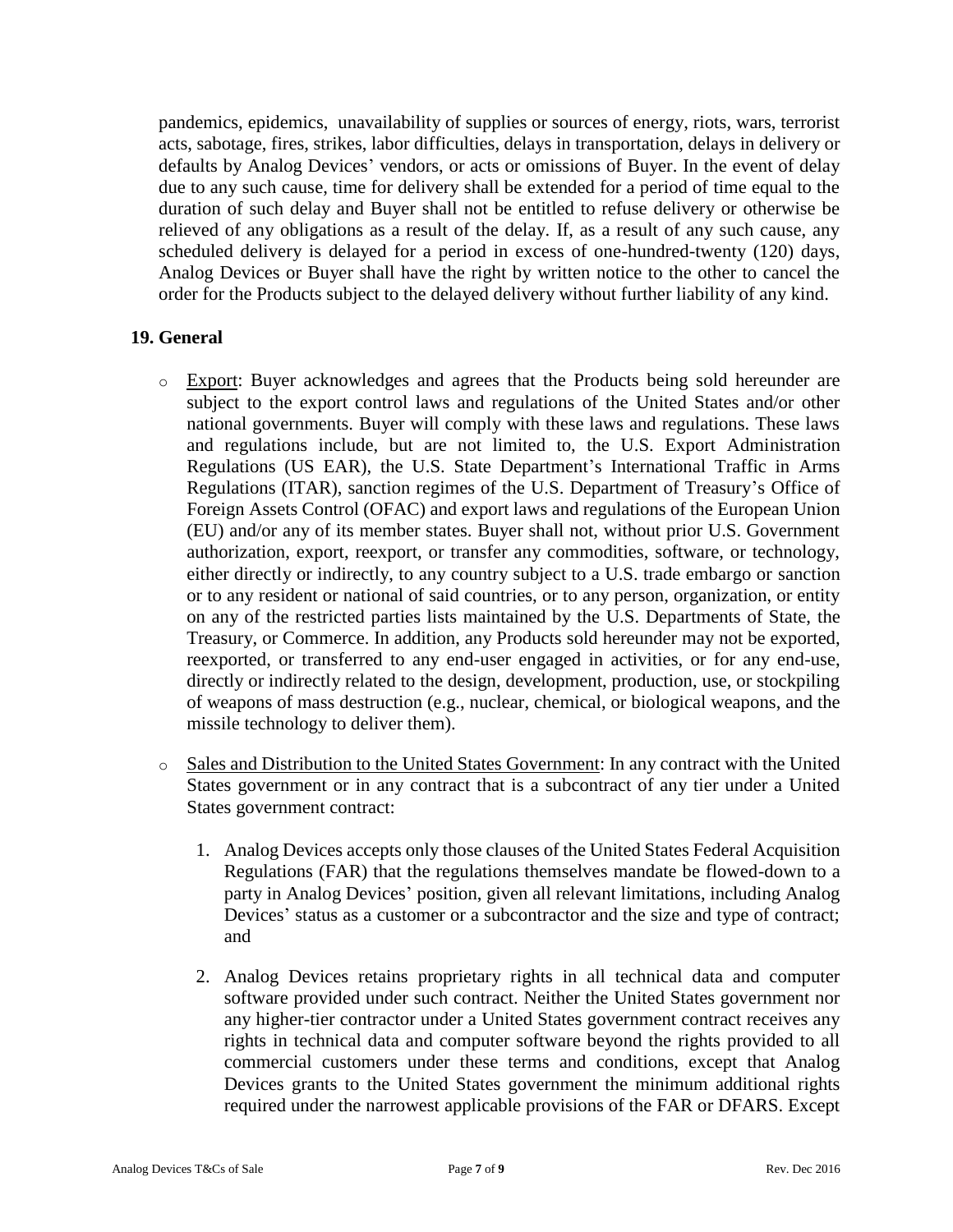as specifically agreed in writing, Analog Devices will not provide certified cost and pricing data and therefore does not accept any Cost Accounting Standards, defective pricing, or audit requirements.

- o Compliance with Laws: Buyer shall comply, and shall cause its employees to comply, with all applicable local, national, regional and international laws, ordinances, regulations, codes, standards, directives and international conventions and agreements to the extent that any of the foregoing have the force of law by being directly enforceable by a governmental authority, a court or other proper tribunal (collectively "Laws"), including but not limited to (i) anti-bribery and recordkeeping Laws, including but not limited to the U.S. Foreign Corrupt Practices Act ("FCPA"), the Organization for Economic Cooperation and Development Convention on Combating Bribery of Foreign Public Officials in International Business Transactions ("OECD"), and the Inter-American Convention Against Corruption, (ii) environmental Laws, and (iii) import and export control Laws, including but not limited to the U.S. Export Administration Regulations (US EAR), the U.S. State Department's International Traffic in Arms Regulations (ITAR), sanction regimes of the U.S. Department of the Treasury Office of Foreign Assets Controls (OFAC), export laws and regulations of the European Union (EU) and/or any of its member states and export laws of other national governments. Buyer shall not, without prior U.S. Government authorization, export, re-export, or transfer any commodities, software or technology, either directly or indirectly, to any country subject to a U.S. trade embargo or sanction or to any resident or national of said countries, or to any person, organization, or entity on any of the sanctioned parties lists maintained by the U.S. Departments of State, the Treasury or Commerce. Buyer shall comply, and shall cause its employees to comply, with all applicable laws, ordinances and/or directives of countries in which they conduct business as they relate to the Universal Declaration of Human Rights, child labor laws, data privacy laws, criminal reporting laws, Environmental, Health and Safety laws or any similar laws, including, but not limited to identifying and filing or purchasing (as applicable) any and all required permits, certificates, licenses, insurance, approvals and inspections required in performance of its obligations hereunder. Buyer will indemnify and hold Seller harmless to the full extent of any loss, liability, damage, or expense, including but not limited to lost profits, fines, penalties, attorneys' fees, defense expenses and court costs, for any failure or alleged failure of Buyer, its officers, employees, agents, or subcontractors to comply with the requirements of this clause.
- o Bankruptcy or Insolvency: Analog Devices reserves the right, by written notice of default, to cancel any order, without further obligation or liability to Buyer, on the occurrence of any of the following: (i) the insolvency of Buyer; (ii) the filing of a voluntary petition in bankruptcy by Buyer; (iii) the filing of an involuntary petition to have Buyer declared bankrupt; (iv) the appointment of a receiver or trustee for Buyer; (v) the execution by Buyer of an assignment for the benefit of creditors; (vi) the discontinuance of business by Buyer; or (vii) the sale by Buyer of the bulk of its assets other than in the usual course of business.
- $\circ$  Severability: Should any of these terms and conditions be held by a court of competent jurisdiction to be contrary to law, that term or condition will be enforced to the maximum